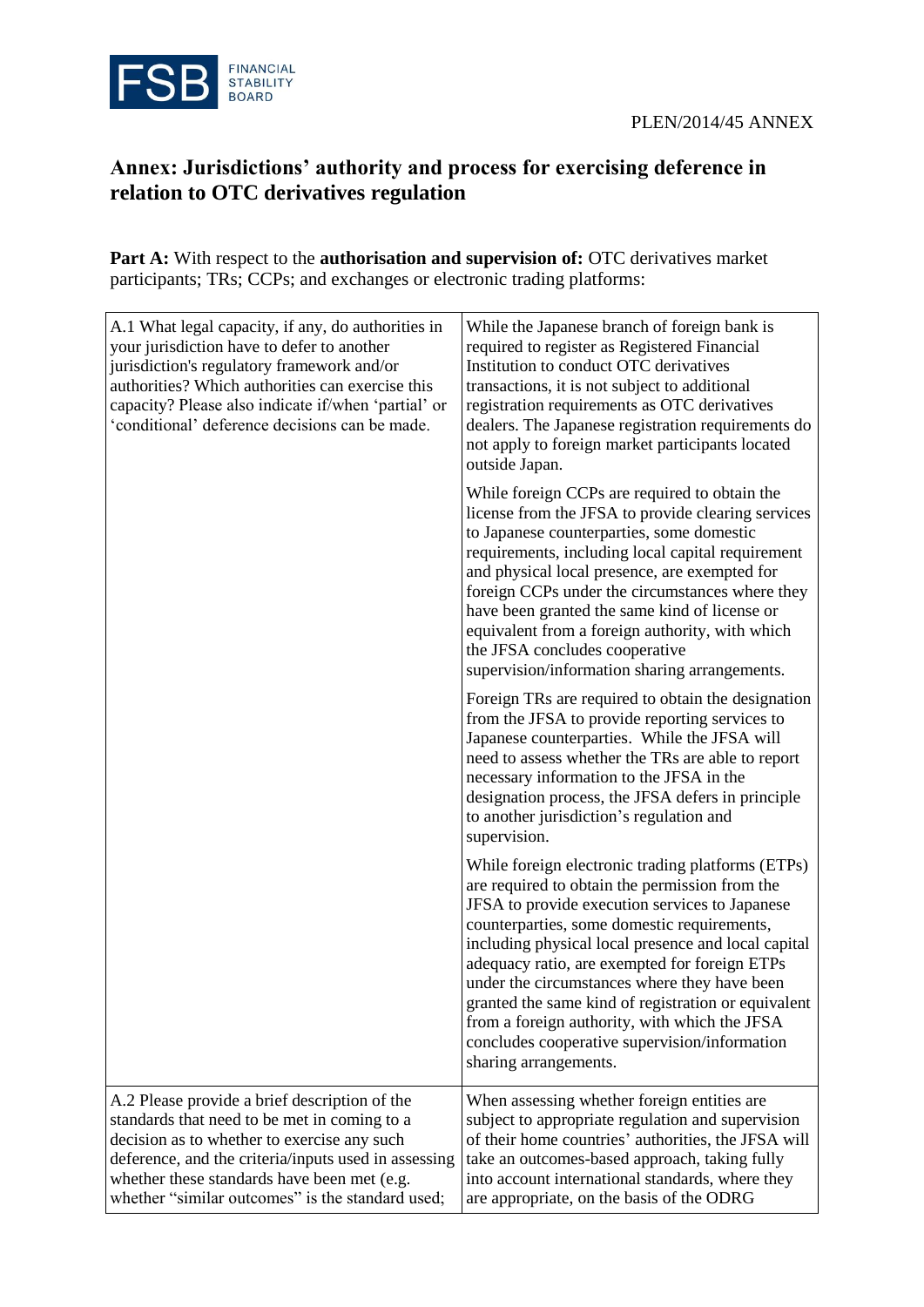| whether an analysis of enforcement regimes or<br>authority is included as part of the assessment;<br>whether reference is made to implementation of<br>international standards; etc.).                                                                                                                                                                                                                                                                                                                                                                                                   | agreement.                                                                                                                                                                                                                                                                                                                                                                                                                                                                                                           |
|------------------------------------------------------------------------------------------------------------------------------------------------------------------------------------------------------------------------------------------------------------------------------------------------------------------------------------------------------------------------------------------------------------------------------------------------------------------------------------------------------------------------------------------------------------------------------------------|----------------------------------------------------------------------------------------------------------------------------------------------------------------------------------------------------------------------------------------------------------------------------------------------------------------------------------------------------------------------------------------------------------------------------------------------------------------------------------------------------------------------|
| A.3 Please provide a brief description of the<br>process by which a decision to defer to another<br>jurisdiction is taken, including any action that<br>needs to be initiated to begin the process (e.g. an<br>application from a jurisdiction or an entity), the<br>general time frame for coming to a decision, any<br>processes in place for reviewing a decision, and<br>whether any other agreements or conditions need<br>to be met in order for an affirmative decision to be<br>taken (e.g. confidentiality agreements, supervisory<br>cooperation, or reciprocal arrangements). | When foreign entities apply for the license,<br>permission, or designation, the JFSA will assess<br>whether they are subject to appropriate regulation<br>and supervision of their home countries'<br>authorities. Review periods for the license,<br>permission, or designation would be dependent on<br>whether foreign entities have submitted necessary<br>information and materials.<br>The JFSA will need to conclude cooperative<br>supervision/information sharing arrangements<br>with foreign authorities. |
| A.4 Please provide copies of, or weblinks to, any<br>documentation or forms that have been developed<br>for sharing with jurisdictions or entities as part of<br>the comparability or equivalence assessment.                                                                                                                                                                                                                                                                                                                                                                            | N/A                                                                                                                                                                                                                                                                                                                                                                                                                                                                                                                  |
| A.5 Please provide a list of jurisdictions that you<br>have already determined to be comparable or<br>equivalent, if any (and for what regulatory<br>purposes), and please note any jurisdictions for<br>which a determination is pending.                                                                                                                                                                                                                                                                                                                                               | N/A                                                                                                                                                                                                                                                                                                                                                                                                                                                                                                                  |